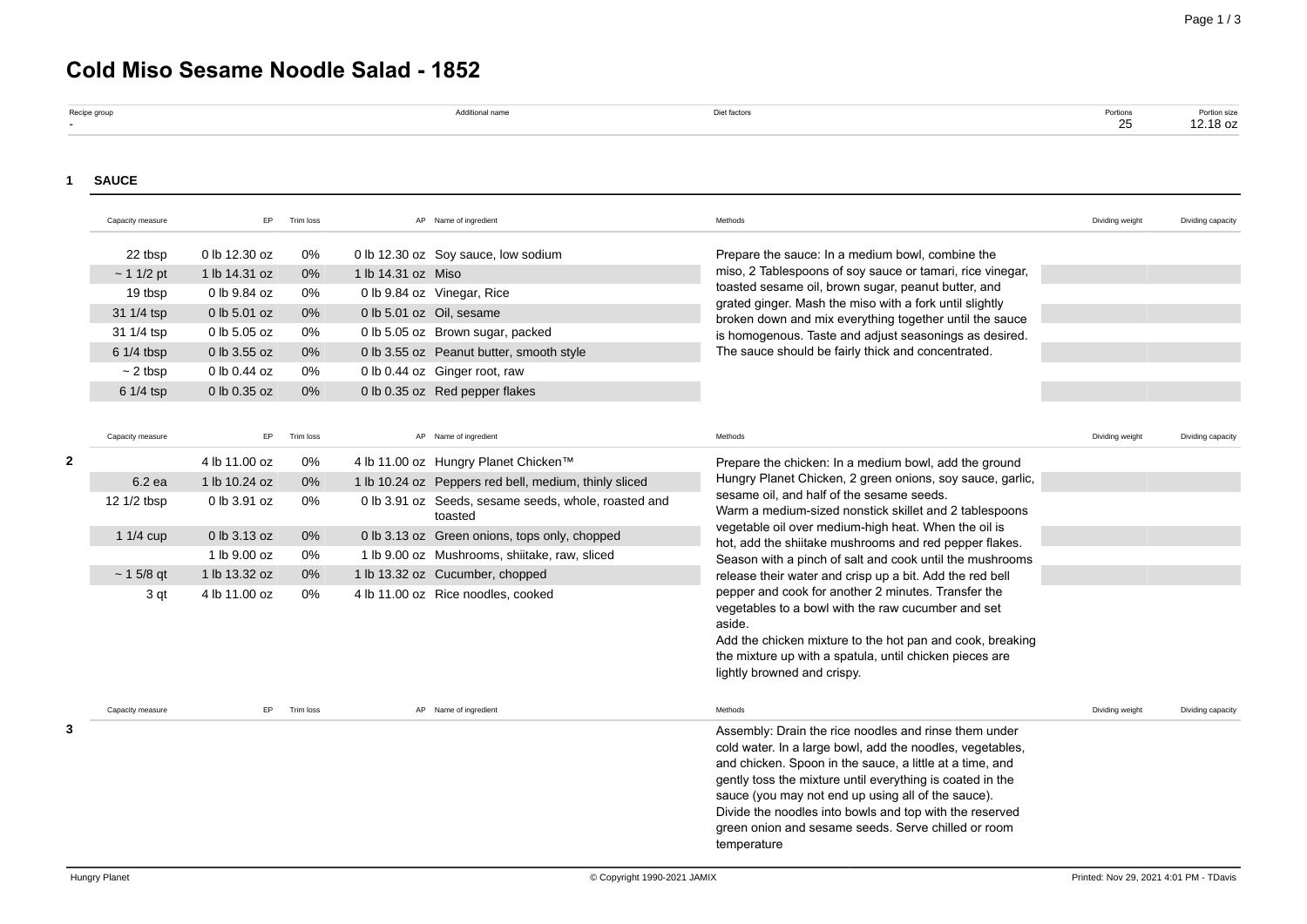## **ALLERGENS**



## **WEIGHTS**

|                          | Raw           | Cooking loss | Cooked        | Loss when served | Final         |
|--------------------------|---------------|--------------|---------------|------------------|---------------|
| Total weight             | 19 lb 0.45 oz | $0\%$        | 19 lb 0.45 oz | $0\%$            | 19 lb 0.45 oz |
| Size of portion          | 12.18 oz      |              | 12.18 oz      |                  | 12.18 oz      |
| <b>ADDITIONAL INFO</b>   |               |              |               |                  |               |
| $\overline{\phantom{a}}$ |               |              |               |                  |               |
| <b>MEMO</b>              |               |              |               |                  |               |
| $\overline{\phantom{a}}$ |               |              |               |                  |               |
| <b>COSTS</b>             |               |              |               |                  |               |
|                          | Ingredients   | Other costs  | Total         |                  |               |
| <b>Total price</b>       | \$0.00        | \$0.00       | \$0.00        |                  |               |
| Price / lb               | \$0.00        | \$0.00       | \$0.00        |                  |               |
| Price per ptn            | \$0.00        | \$0.00       | \$0.00        |                  |               |